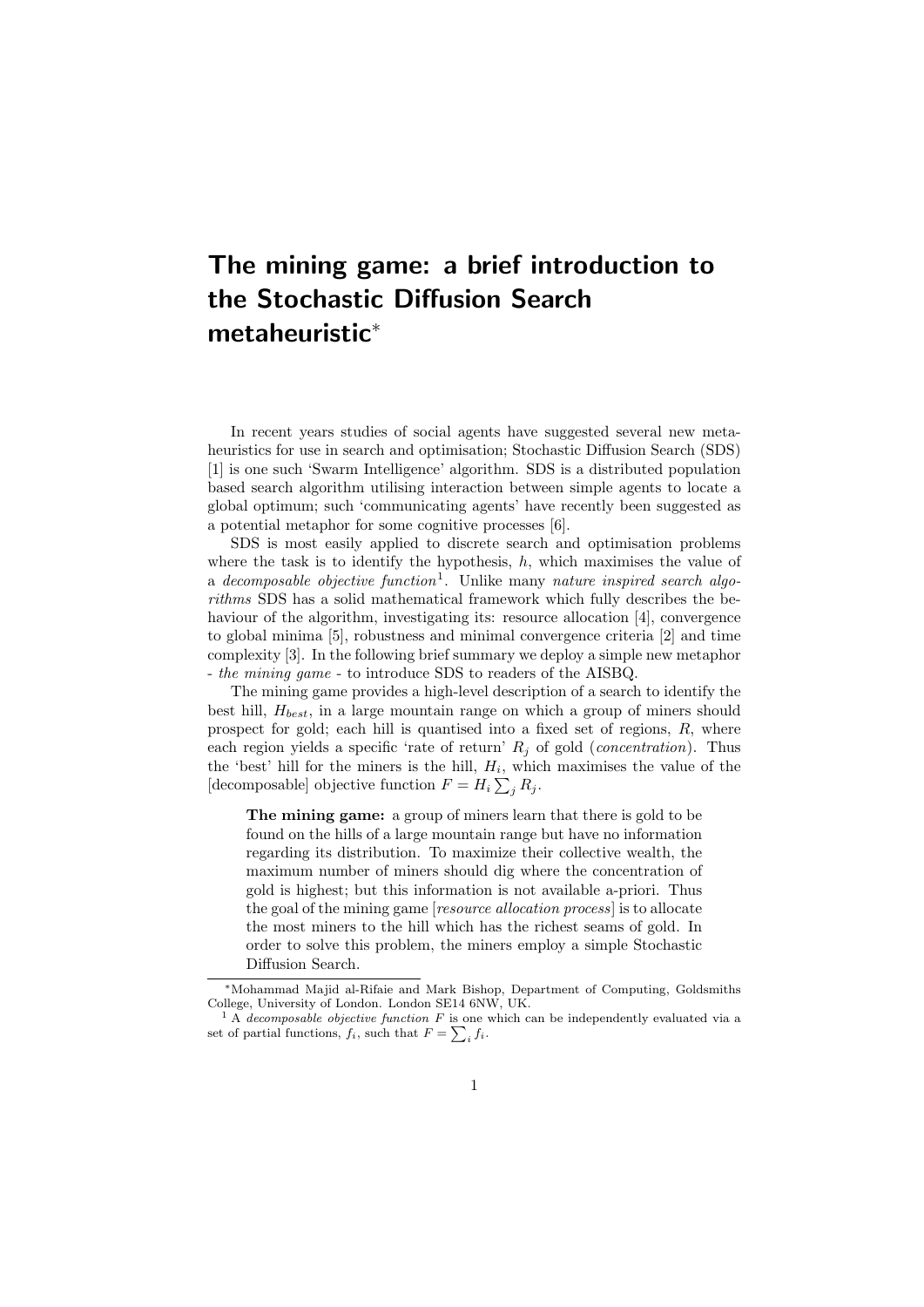At the start of the mining process each miner is randomly allocated a hill to mine (his hypothesis,  $h$ ). Every day each miner digs a randomly chosen region on the hill,  $R_j$ . At the end of each day the probability that a miner is 'successful' is proportional to the amount of gold he has mined (the test phase). Each evening the miners congregate and each miner who is not successful selects another miner at random for communication. If the chosen miner has been successful then they share the location of the gold and subsequently both maintain it as their hypothesis,  $h$ ; if not, the first [unsuccessfull miner selects a new region to mine at random (the **diffusion** phase).

By iterating through test and diffusion phases miners stochastically explore the whole solution space. However, since tests succeed more often on rich seams than on poor, an individual miner will spend more time examining good regions, at the same time recruiting other miners, which in turn recruit even more miners. Candidate solutions are thus identified by concentrations of a substantial population of miners.

Central to the power of SDS is its ability to escape local minima. This is achieved by the probabilistic outcome of the partial hypothesis evaluation in combination with reallocation of resources - miners - via stochastic recruitment mechanisms. Partial hypothesis evaluation allows a miner to quickly formulate an 'opinion' on the quality of the investigated solution without exhaustive testing (e.g. a miner forms an opinion on the best hill in the range without exhaustively digging for gold in each region on every hill).

At each iteration of the algorithm the 'success' of the miners in their search for gold can be evaluated probabilistically or deterministically; in the former case each region has a probability of yielding gold, in the latter gold is either present or absent at each region in discrete parcels. In both cases at the end of the test phase miners are either successful or unsuccessful (cf. standard SDS); thus the mining game can be further refined through either of the following two assumptions:

- 1. Finite resources: the probability of finding gold is reduced each time a miner successfully mines a region;
- 2. Infinite resources: the probability of finding gold in a region does not vary as gold is extracted from it.

In the first case - finite resources - the task is dynamic and analagous to the robot search tasks described by Steels [8] and Krieger [7]; the second case is analogous to conventional discrete optimisation problems. Ongoing research seeks to apply SDS to the wider gamut of continuous optimisations problems - revisiting the Mining Game metaphor, this is analagous to locating the [real-valued] point(s) on the mountain range where the concentration of gold is highest. In Cognitive Science other recent work offers 'stochastic diffusion' as a new potential metaphor for neuronal operation [6].